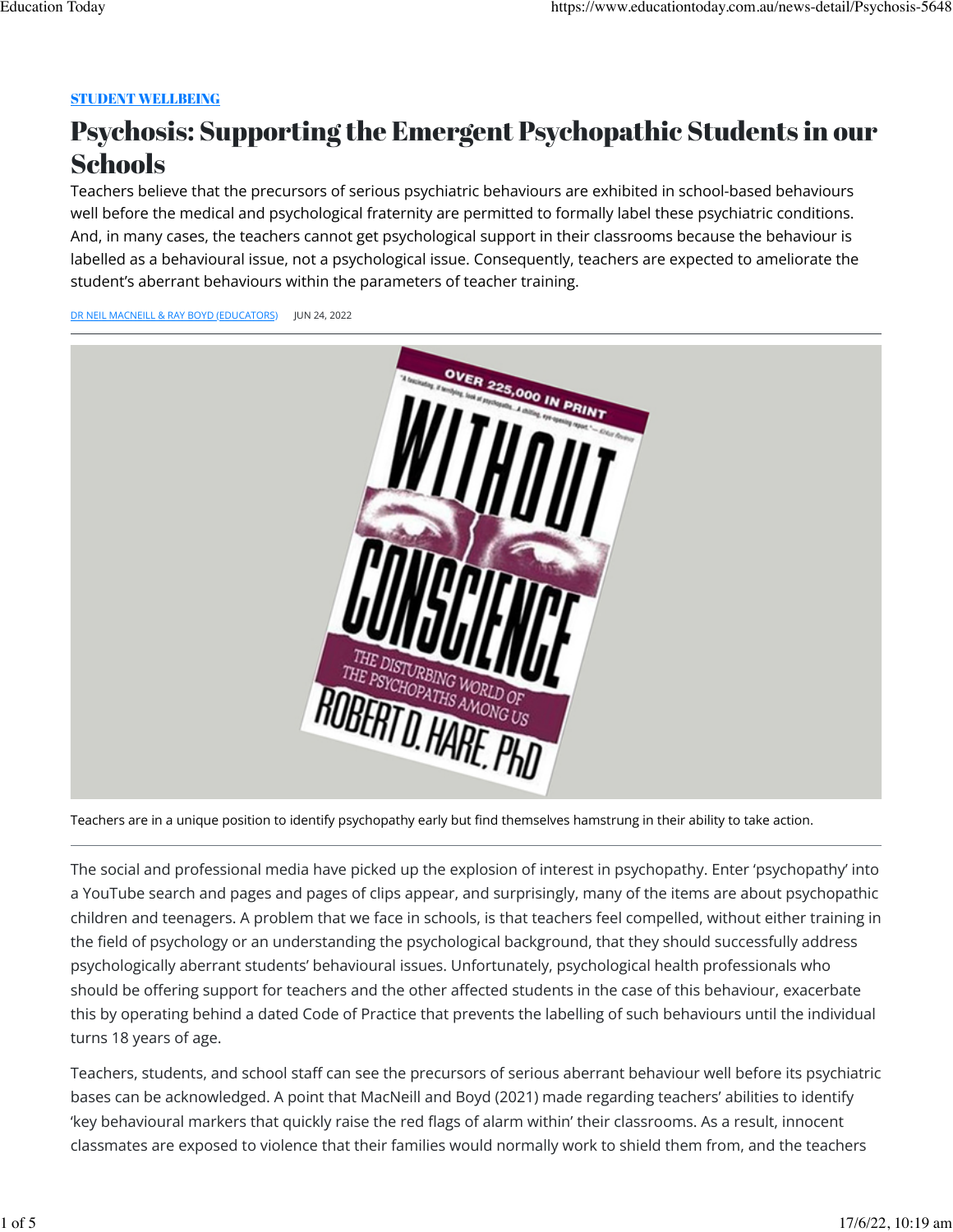excoriate themselves because they cannot protect their students and cannot change the behaviours that endanger other students. Teachers believe that the precursors of serious psychiatric behaviours are exhibited in schoolbased behaviours well before the medical and psychological fraternity are permitted to formally label these psychiatric conditions. And, in many cases, the teachers cannot get psychological support in their classrooms because the behaviour is labelled as a behavioural issue, not a psychological issue. Consequently, teachers are expected to ameliorate the student's aberrant behaviours within the parameters of teacher training. On this matter, school staff find themselves caught between a rock and a hard place.

# Same Old, Same Old

In the case of badly behaving students, behaviour is traditionally addressed at the classroom, and then the school level before specialist, external services are deployed by the system within which they operate. In the early days, as the problems increase in intensity, classroom teachers are often run ragged until the behavioural focus shifts from the teacher's actions to the student's motivators. This delay in the early identification of young students with increasingly severe psychological-behavioural problems takes an unfair toll on early childhood teachers who find themselves in the firing line during a time when establishing the foundational skills for a successful education journey are a priority.

So, after the usual list of unacknowledged trauma to student bystanders, and physical and mental injury to school staff, the external behavioural specialists arrive with bags filled with Skinnerian rewards. Many of our troubled students get used to the reward system quickly, and after a while it is of no interest to them, even though the rewards become more and more expensive. A point made by Kohn as far back as 1994 when he noted that '…at least seventy studies' have 'shown that people are less likely to continue working at something once the reward' is no longer of value to them. For the school-based staff this is not unlike the two rats in the Skinner Box claiming to have trained the psychologist to give them a reward every time they press the bar. Who is training whom?

Robert Hare (1999, p.160) understood the problem that teachers and schools faced. He said: 'Most of the children who end up as adult psychopaths come to the attention of teachers and counsellors at a very early age, and it is essential that these professionals understand the nature of the problem they are faced with. If intervention is to have any chance of succeeding, it will have to occur early in childhood. By adolescence, the chances of changing the behavioral patterns of the budding psychopath are slim.'

Hare acknowledges that many mental health professionals are reluctant to apply psychiatric labels for fear that consequent behaviours are seen as self-fulfilling prophecies.

This lack of a consensual approach by psychologists and psychiatrists fails many of our most vulnerable students, while adding to the residue (MacNeill & Boyd, 2021) of emotional stress of teaching staff, both of which are unforgivable.

# Identifying Psychopathic Tendencies

The number of psychopaths in the adult population vary between 1: 100, and 1: 200, but this variation in percentages of the population comes back to the authenticity of the identificatory measurements in the first instance. It must also be remembered that not all psychopaths are dangerous criminals nor threats to societal norms, and the intent of this paper is to be able to offer targeted interventions to change the identified students' life trajectories which benefit both the student and the community in which they reside Surely this underpins the moral purpose of schooling.

Hare's (1970s) identifying checklist has two parts: the part that deals with unfeeling victimisation; and the second part that examines an antisocial, unstable lifestyle. There are 20 criteria, and each criterion receives a 1 rating for a light response, and a 2 for a heavy response. Scores of over 30 are considered significant.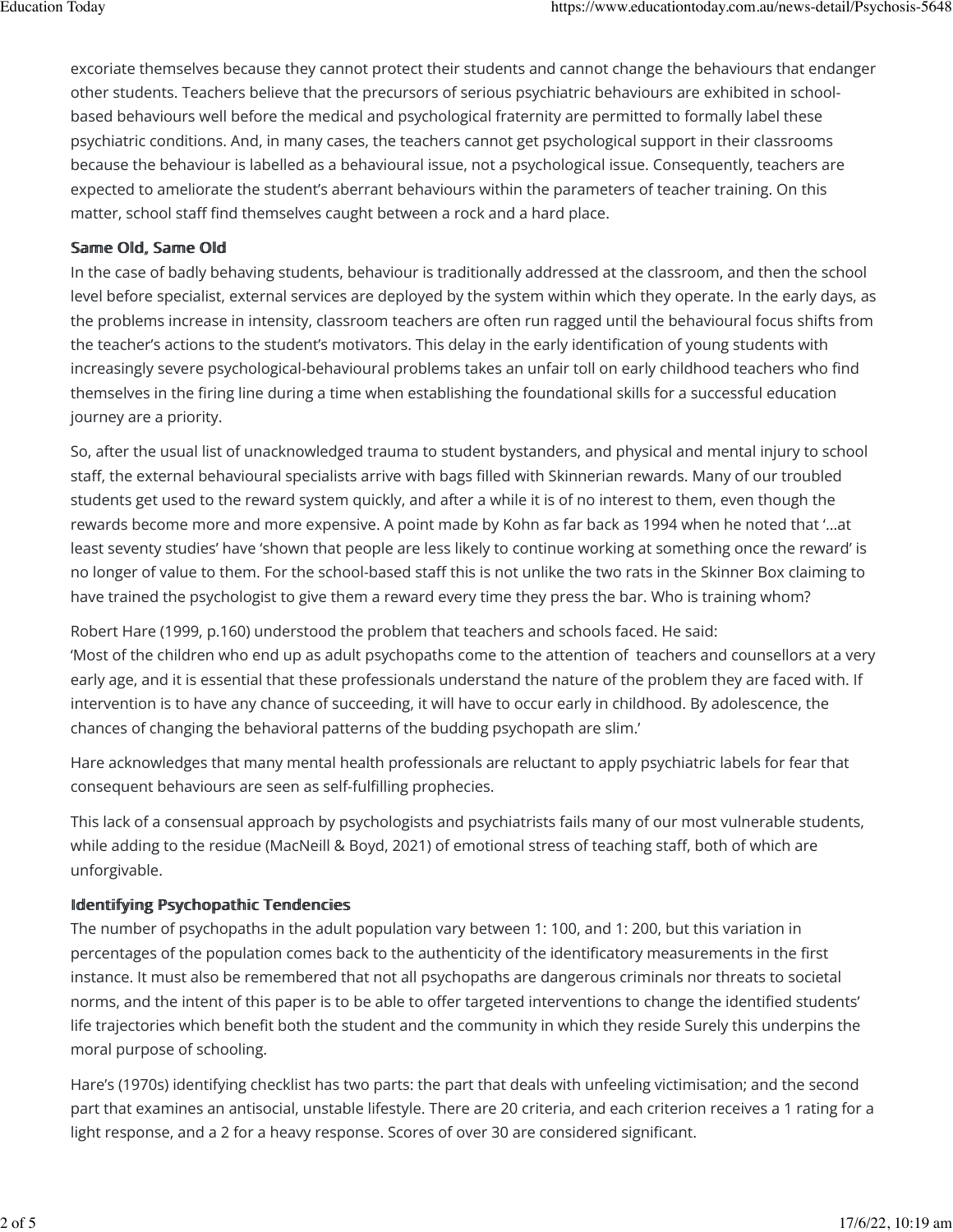Table 1. Hare's 20 Criteria for Measuring Psychopathology (PCL-R)

# Please mark present, unclear, or absent regarding each of the following personality traits or observed behaviors (PCL-R):

|                                          | Deffimittelly Present = $2$ | Present Possibly Present = 1 | $\mathbb{A}\mathbb{b}$ semt = $\mathbb{0}$ |
|------------------------------------------|-----------------------------|------------------------------|--------------------------------------------|
| 1. Glibness /superficial charm           |                             |                              |                                            |
| 2. Grandiose sense of worth              |                             |                              |                                            |
| 3. Need of self-worth /proneness to      |                             |                              |                                            |
| boredom                                  |                             |                              |                                            |
| 4. Pathological lying                    |                             |                              |                                            |
| 5. Conning / manipulative                |                             |                              |                                            |
| 6. Lack of remorse or guilt              |                             |                              |                                            |
| 7. Shallow affect                        |                             |                              |                                            |
| 8. Callous/lack of empathy               |                             |                              |                                            |
| 9. Parasitic lifestyle                   |                             |                              |                                            |
| 10. Poor behavioural controls            |                             |                              |                                            |
| 11. Promiscuous sexual behaviour         |                             |                              |                                            |
| 12. Early behavioural problems           |                             |                              |                                            |
| 13. lack of realistic, long-term goals   |                             |                              |                                            |
| 14. Impulsivity                          |                             |                              |                                            |
| 15. Irresponsibility                     |                             |                              |                                            |
| 16. Failure to accept responsibility for |                             |                              |                                            |
| own actions                              |                             |                              |                                            |
| 17. Many short-term marital              |                             |                              |                                            |
| relationships                            |                             |                              |                                            |
| 18. Juvenile delinquency                 |                             |                              |                                            |
| 19. Revocation of conditional release    |                             |                              |                                            |
| 20. Criminal versatility                 |                             |                              |                                            |
| <b>TOTALS</b>                            |                             |                              |                                            |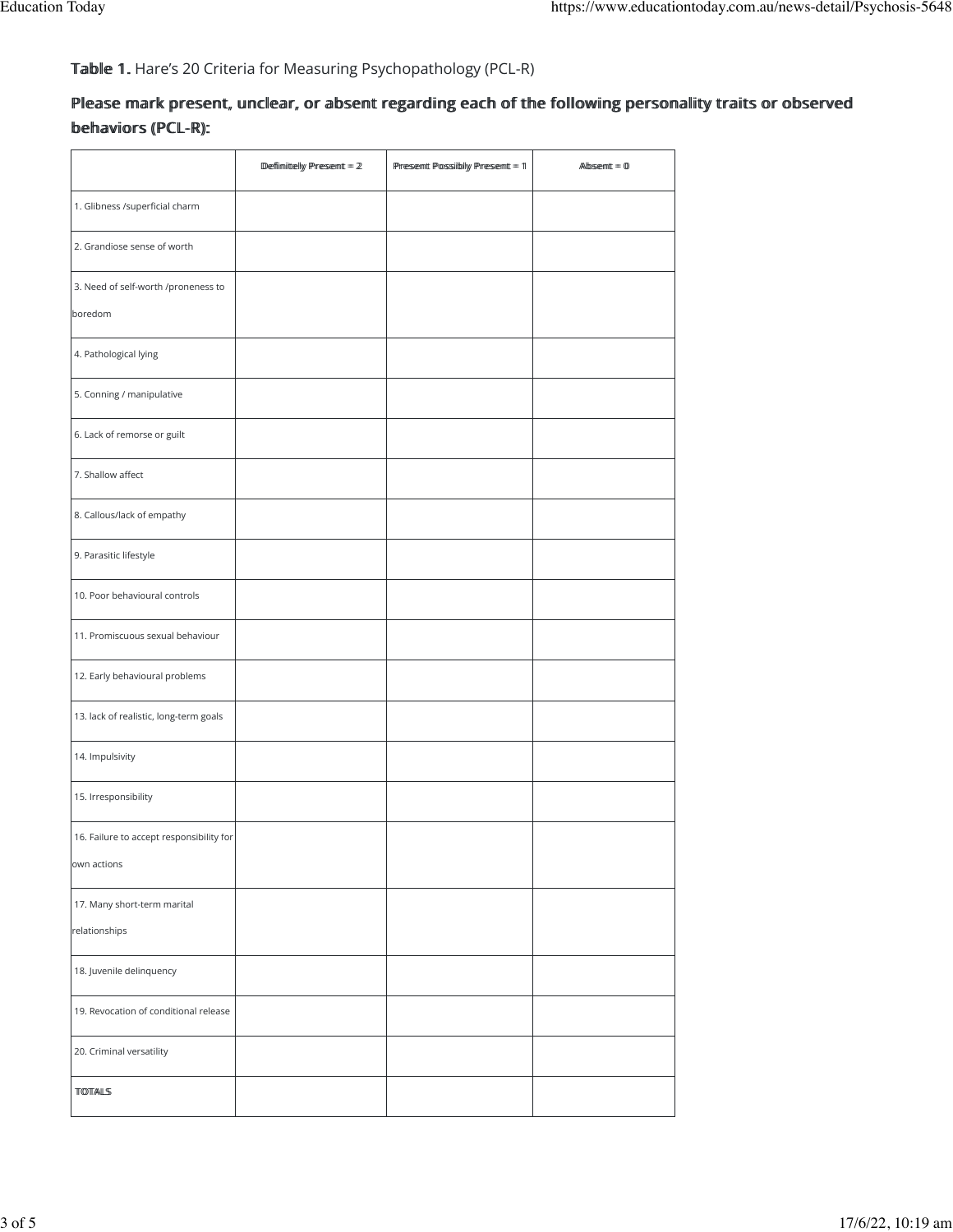## Psychopathic Students as Victims

The term psychopathy has such negative, pejorative connotations that anyone labelled psychopathic is genuinely feared. However, not everyone with psychopathic tendencies, as we have already stated is a threat to society's norms, and as educators we need to be able to develop programs to allow these students to lead normal, inclusive lives. Thus, avoiding the collateral damage that presently exists with the supports currently available to school personnel. In his concluding remarks in the article 'The Hidden Suffering of the Psychopath' Martens (2014) noted:

'It is extremely important to recognize hidden suffering, loneliness, and lack of self- esteem as risk factors for violent, criminal behavior in psychopaths. Studying the statements of violent criminal psychopaths sheds light on their striking and specific vulnerability and emotional pain. More experimental psychopharmacotherapy, neurofeedback, and combined psychotherapy research is needed to prevent and treat psychopathic behavior.'

In schools, the behaviours of psychopathic students look different to what we see in Hare's 20 criteria, and the excellent article by Schiffman and his co-authors tell us to look for students: Seeing, hearing, feeling, smelling, or tasting things that others cannot ; Being distracted by mild or non-existent stimuli (e.g., being more sensitive to lights or sounds); Preoccupation with unusual ideas (e.g., "I will get a deadly disease if I take a shower in the locker room."); Often saying things that do not make sense (e.g. using incorrect words, excessive rambling; going on tangents and being hard to follow in a conversation); Believing they are exceptionally better than others without any evidence (e.g., "I have a super high intellect") or grossly distorted perceptions of their abilities (e.g., "I am a world-famous fashion designer."); Feelings that there is something 'off' with others or the world; Feeling as if they are not in control of their own thoughts; Decrease in self-care or hygiene; Showing inappropriate emotion (e.g., laughing at sad things); A significant drop in grades; Extreme fear; Clear changes in sleep or eating habits; Spending more time in their room, altering their room; Spending less time with friends, reporting friends have mistreated them (without evidence), or that others have told them to stay away from them; Spending less time doing hobbies or sports they previously enjoyed; Trouble thinking clearly and/or concentrating in class; Decrease in or lack of motivation; Decreased activity level; and Showing less emotion, or showing little expression or reaction to good or bad events.

What Martens, and Schiffman are saying is that students developing psychopathic behaviours can escape the worst-case scenario of doom with appropriate treatment/support, and with young children who may be on this psychopathic trajectory, society, morally, owes them that chance.

### The Future

What the social media is now signalling is that students and young people with psychosis are developing voices. A quick review of the web links for the entry 'Students with Psychosis' now directs readers to the Instagram and web resources that offer training, recognition and support. America is showing the way, and clearly, school systems and the governments that oversee them need to move with the times, and potentially even take the lead in this space and galvanise the medical-psychology world into proactive responses that will give the affected students the necessary support. Such a proactive change will make the school experiences for teachers and students more inclusive, more caring, and more functionally appropriate. The question then is, 'Who will have the courage to do this first, and give a voice to the voiceless?'

### References

Hare, R.D. (1999). Without conscience: The disturbing world of the psychopaths among us. New York: The Guilford Press.

Kohn, A. (1994). The case against rewards and praise: A conversation with Alfie Kohn. Harvard Educational Letter, March/April, 5-6.